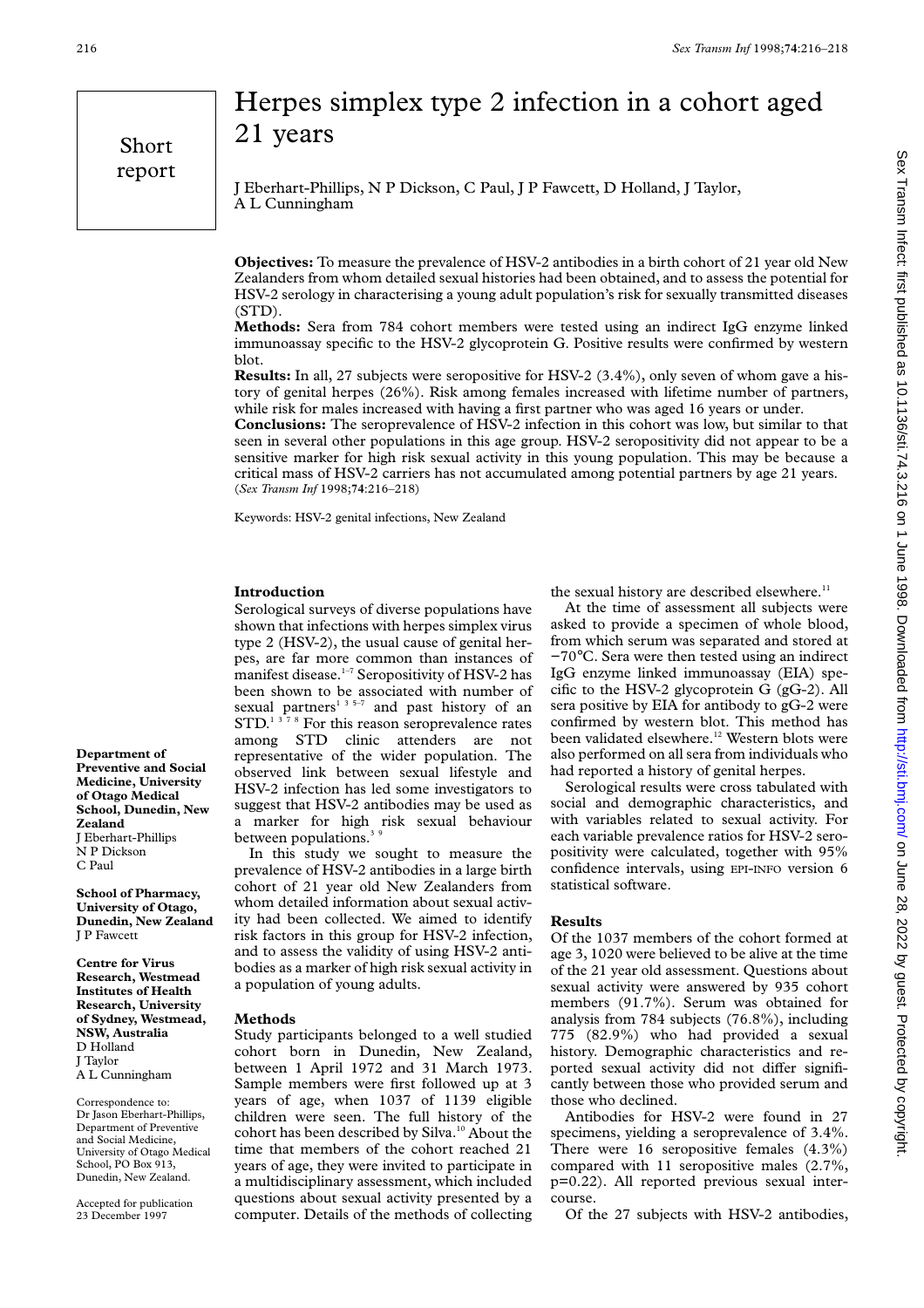*Table 1 Association between prevalence of antibodies to herpes simplex type 2 and social and demographic characteristics in a cohort of 21 year olds*

| Characteristic             | Males $(n=410)$         |                     |                               | Females $(n=374)$                |                     |                               | Total $(n=784)$    |                     |                               |
|----------------------------|-------------------------|---------------------|-------------------------------|----------------------------------|---------------------|-------------------------------|--------------------|---------------------|-------------------------------|
|                            | $No$ $(\%)$<br>positive | Prevalence<br>ratio | 95%<br>Confidence<br>interval | $No$ $\mathcal{O}_0$<br>positive | Prevalence<br>ratio | 95%<br>Confidence<br>interval | No (%)<br>positive | Prevalence<br>ratio | 95%<br>Confidence<br>interval |
| Socioeconomic status*:     |                         |                     |                               |                                  |                     |                               |                    |                     |                               |
| Low $(n=608)$              | $10(3.1\%)$             | 2.3                 | $(0.3 - 17.4)$                | $13(4.7\%)$                      | 1.5                 | $(0.4 - 5.0)$                 | $23(3.8\%)$        | 1.6                 | $(0.6 - 4.5)$                 |
| High $(n=168)$             | $1(1.3\%)$              | 1.0                 |                               | $3(3.2\%)$                       | 1.0                 |                               | $4(2.4\%)$         | 1.0                 |                               |
| School qualification:      |                         |                     |                               |                                  |                     |                               |                    |                     |                               |
| None $(n=92)$              | $5(8.3\%)$              | 7.3                 | $(1.4 - 36.4)$                | $1(3.1\%)$                       | 1.3                 | $(0.2 - 11.5)$                | $6(6.5\%)$         | 3.7                 | $(1.2 - 11.3)$                |
| 5th/6th form cert (n=333)  | $4(2.4\%)$              | 2.1                 | $(0.4 - 11.3)$                | $11(6.5\%)$                      | 2.8                 | $(0.9 - 8.6)$                 | $15(4.7\%)$        | 2.6                 | $(1.0-6.6)$                   |
| High school cert or higher |                         |                     |                               |                                  |                     |                               |                    |                     |                               |
| $(n=344)$                  | $2(1.1\%)$              | 1.0                 |                               | $4(2.4\%)$                       | 1.0                 |                               | $6(1.7\%)$         | 1.0                 |                               |
| Place of residence†:       |                         |                     |                               |                                  |                     |                               |                    |                     |                               |
| Outside Dunedin (n=265)    | $2(1.5\%)$              | 0.5                 | $(0.1 - 2.4)$                 | $7(5.3\%)$                       | 1.4                 | $(0.6 - 3.8)$                 | $9(3.4\%)$         | 1.0                 | $(0.5-2.3)$                   |
| Dunedin $(n=515)$          | $8(2.9\%)$              | 1.0                 |                               | $9(3.7\%)$                       | 1.0                 |                               | $17(3.3\%)$        | 1.0                 |                               |

\*Socioeconomic status derived at age 15 years from occupation of the subject's parents using the Elley Irving socioeconomic index for New Zealand occupations. Low SES corresponds to classes 4 to 6 on the Elley Irving scale. High SES corresponds to classes 1 to 3. †Normal place of residence at the time of the 21 year old assessment.

> only seven (26%) had reported a history of genital herpes. Five subjects had reported having other STDs, 13 had denied ever having an STD, and two did not answer the question about having had an STD.

> A total of 17 subjects, 13 females and four males, had reported a history of genital herpes. Three did not provide serum for testing. Of the remaining 14 subjects, seven were seropositive for HSV-2. Six of the seven subjects who had reported a history of genital herpes but were seronegative for HSV-2 were found to have antibodies for HSV-1 by western blot. The other subject lacked antibodies for both HSV-1 and HSV-2.

> Table 1 shows HSV-2 seroprevalence according to key social and demographic characteristics. Seropositivity was more likely among those with fewer school qualifications, especially among males.

> In the analysis of seroprevalence according to reported sexual activity, 85 subjects who had reported no sexual experience by age 21 were excluded. Of the sexually experienced members of the cohort who gave serum for analysis, the median lifetime number of partners was six

for males and four for females. The median number of partners in the past 3 years was four for males and two for females. The median age at first intercourse was 17 years for males compared with 16 years for females. The median age of the first partner was 17 years for males and 18 years for females.

Table 2 shows HSV-2 seroprevalence according to selected indicators of sexual activity. Lifetime number of partners was a strong predictor of HSV-2 seropositivity among females, especially females with 10 or more lifetime partners. None of the 66 females who reported having only one lifetime partner was seropositive for HSV-2.

Having a first partner who was age 16 years or under was associated with HSV-2 seropositivity for males, but not for females. None of the seropositive females reported having a first partner under age 16 years, or even under 18 years.

## **Discussion**

The prevalence of HSV-2 antibodies found in this birth cohort was lower than that reported from STD clinics<sup>2-4 7 13</sup> and from antenatal

*Table 2 Association between prevalence of antibodies to herpes simplex type 2 and reported sexual activity in a cohort of 21 year olds\**

|                                              |                         | Males $(n=342)$     |                               |                         | Females $(n=348)$   |                               |                         | Total $(n=690)$     |                               |  |
|----------------------------------------------|-------------------------|---------------------|-------------------------------|-------------------------|---------------------|-------------------------------|-------------------------|---------------------|-------------------------------|--|
| Sexual activity                              | $No$ $(\%)$<br>positive | Prevalence<br>ratio | 95%<br>Confidence<br>interval | $No$ $(\%)$<br>positive | Prevalence<br>ratio | 95%<br>Confidence<br>interval | $No$ $(\%)$<br>positive | Prevalence<br>ratio | 95%<br>Confidence<br>interval |  |
| Lifetime number of partners:                 |                         |                     |                               |                         |                     |                               |                         |                     |                               |  |
| 10 or more $(n=187)$                         | $5(4.2\%)$              | 1.3                 | $(0.3 - 5.4)$                 | $6(8.8\%)$              | 9.2                 | $(1.1 - 74.6)$                | $11(5.9\%)$             | 2.9                 | $(1.0-9.0)$                   |  |
| 3 to 9 $(n=297)$                             | $3(2.2\%)$              | 0.7                 | $(0.1 - 3.3)$                 | $7(4.4\%)$              | 4.6                 | $(0.6 - 36.7)$                | $10(3.5\%)$             | 1.7                 | $(0.5 - 5.3)$                 |  |
| 1 to 2 $(n=199)$                             | $3(3.2\%)$              | 1.0                 |                               | $1(1.0\%)$              | 1.0                 |                               | $4(2.0\%)$              | 1.0                 |                               |  |
| Number of partners in past 3 years:          |                         |                     |                               |                         |                     |                               |                         |                     |                               |  |
| 10 or more $(n=99)$                          | $4(6.2\%)$              | 2.3                 | $(0.4 - 12.4)$                | $3(8.8\%)$              | 4.8                 | $(0.8 - 27.6)$                | $7(7.0\%)$              | 3.3                 | $(1.0 - 10.9)$                |  |
| 2 to 9 $(n=393)$                             | $5(2.4\%)$              | 0.9                 | $(0.2 - 4.6)$                 | $9(4.8\%)$              | 2.6                 | $(0.6 - 11.8)$                | $14(3.5\%)$             | 1.6                 | $(0.5-4.9)$                   |  |
| 0 to 1 $(n=185)$                             | $2(2.6\%)$              | 1.0                 |                               | $2(1.8\%)$              | 1.0                 |                               | $4(2.2\%)$              | 1.0                 |                               |  |
| Age at first sexual intercourse:             |                         |                     |                               |                         |                     |                               |                         |                     |                               |  |
| 16 years or less $(n=364)$                   | $7(4.1\%)$              | 1.8                 | $(0.5-6.1)$                   | $10(5.2\%)$             | 1.8                 | $(0.6 - 5.7)$                 | $17(4.7\%)$             | 1.9                 | $(0.8-4.3)$                   |  |
| $>16$ years (n=319)                          | $4(2.2\%)$              | 1.0                 |                               | $4(2.9\%)$              | 1.0                 |                               | $8(2.5\%)$              | 1.0                 |                               |  |
| Age of first sexual partner:                 |                         |                     |                               |                         |                     |                               |                         |                     |                               |  |
| 16 years or less $(n=247)$                   | $9(5.3\%)$              | 4.7                 | $(1.1 - 21.3)$                | $0(0.0\%)$              | 0.0                 | $(0.0 - 1.80)$                | $9(3.6\%)$              | 0.9                 | $(0.4 - 2.1)$                 |  |
| $>16$ years (n=434)                          | $2(1.1\%)$              | 1.0                 |                               | $15(5.8\%)$             | 1.0                 |                               | $17(3.9\%)$             | 1.0                 |                               |  |
| Used condom during first sexual intercourse: |                         |                     |                               |                         |                     |                               |                         |                     |                               |  |
| Yes $(n=361)$                                | $4(2.4\%)$              | 0.6                 | $(0.2 - 2.1)$                 | $6(3.1\%)$              | 0.9                 | $(0.3 - 3.1)$                 | $10(2.8\%)$             | 0.8                 | $(0.3 - 1.7)$                 |  |
| $No(n=297)$                                  | $7(3.8\%)$              | 1.0                 |                               | $4(3.5\%)$              | 1.0                 |                               | 11 $(3.7\%)$            | 1.0                 |                               |  |
| Used condom during last sexual intercourse:  |                         |                     |                               |                         |                     |                               |                         |                     |                               |  |
| Yes $(n=223)$                                | $2(1.5\%)$              | 0.4                 | $(0.1 - 1.7)$                 | $2(2.2\%)$              | 0.4                 | $(0.1-1.9)$                   | $4(1.8\%)$              | 0.4                 | $(0.1-1.1)$                   |  |
| No $(n=461)$                                 | $9(4.1\%)$              | 1.0                 |                               | $12(5.0\%)$             | 1.0                 |                               | $21(4.6\%)$             | 1.0                 |                               |  |
| Ever had an STD?:                            |                         |                     |                               |                         |                     |                               |                         |                     |                               |  |
| Yes $(n=90)$                                 | $3(9.4\%)$              | 3.8                 | $(1.1 - 13.5)$                | $9(15.5\%)$             | 8.4                 | $(2.9 - 24.3)$                | $12(13.3\%)$            | 6.1                 | $(2.9 - 12.9)$                |  |
| No $(n=593)$                                 | $8(2.5\%)$              | 1.0                 |                               | $5(1.8\%)$              | 1.0                 |                               | $13(2.2\%)$             | 1.0                 |                               |  |

\*Table excludes 85 subjects who reported no lifetime sexual experience.